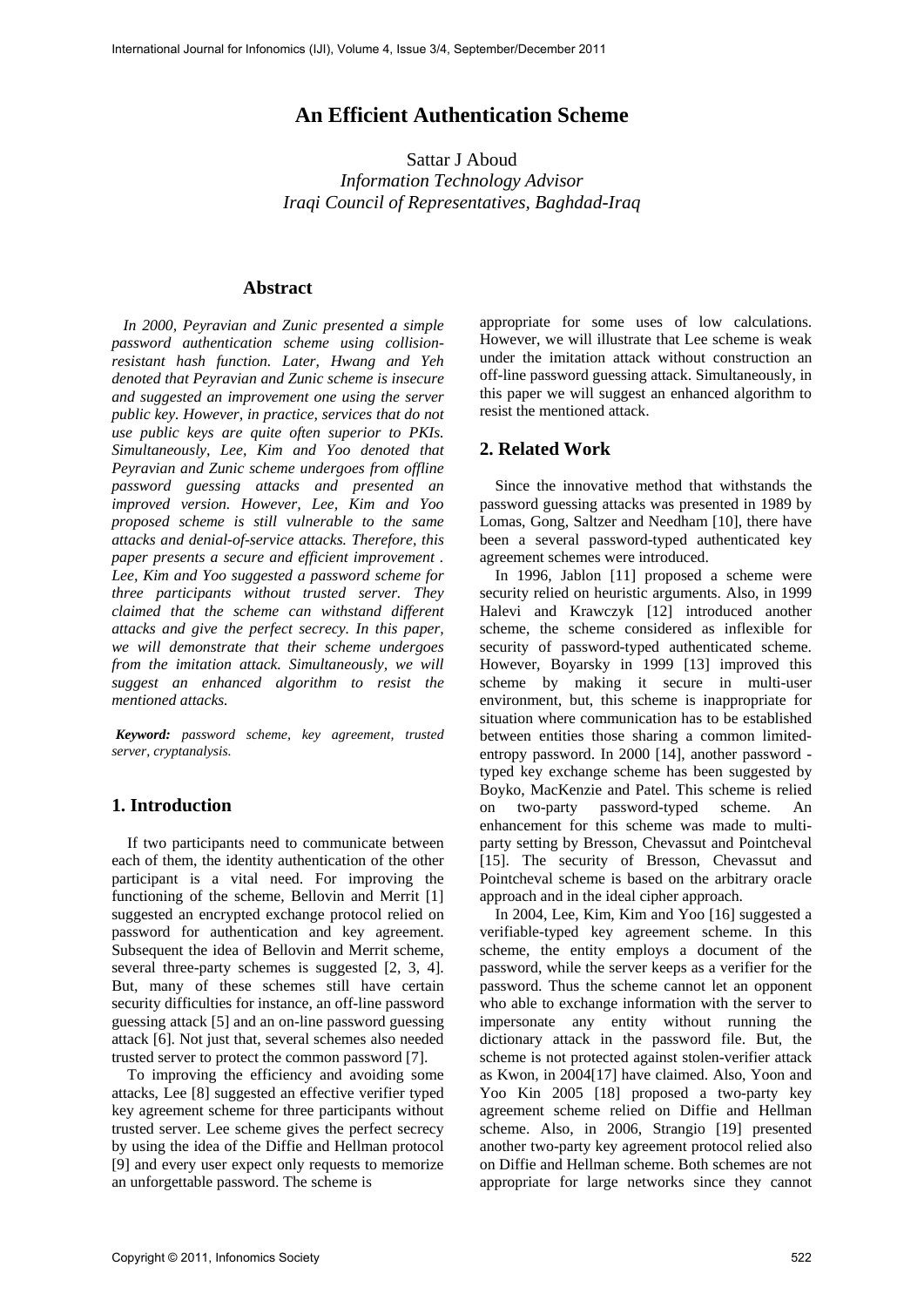assume each party shares a secret password with other entity.

 However, the first work that copes with off-line dictionary attacks is introduced in 2007 by Bellovin and Merritt [20]. They presented a family of encrypted key exchange to resist dictionary attack. This protocol is very important and become the foundation for future work in this area. In 2008, Shakir Hussain and Hussein Al-Bahadili [21] proposed simple authenticated key agreement protocol which is relied on Diffie and Hellman key agreement protocol. Unfortunately, this protocol is inefficient for practical use and does not allow concurrent executions. Also, this scheme is simple and cost effective. In 2009, SeongHan Shin, Kazukuni Kobara and Hideki Imai [22] introduced a scheme relied on threshold anonymous scheme. However, the scheme is complicated and costly.

 In this paper, we will briefly evaluate Lee, Kim, Kim and Yoo 2004 [16] key agreement scheme and show its weaknesses to stolen-verifier attack. Then, we introduce a new scheme that verifier-typed key agreement scheme. The new scheme resists password guessing attack and stolen-verifier attack.

#### **3. Review of Lee Scheme**

 In this section, we will review Lee scheme illustrate that the scheme is vulnerable. Prior to describing the scheme, we will determine the notations used which are as follows.

#### **3.1. Notations Used**

- $id_A$ : Indicates the identity of entity *A*
- $id_B$ : Indicates the identity of entity *B*
- $id_{\tau}$ : Indicates the Trusted server *T*
- *p* : Represents a prime number and *g* is a primitive in the cyclic group  $Z_p^*$
- *h*(.): Represents a secure one-way hash function
- $w_A$ : Represents a password for entity *A*
- $w_B$ : Represents a password for entity *B*
- *H* : Represents the hacker

#### **3.2. Lee Scheme Description**

 Prior to execution the scheme, suppose there are two entities, entity  $A$  and entity  $B$ , decide to agree a shared session key over a trusted server, named*T* . For enrolling*T* , *A* and *B* respectively, select passwords  $w_A$  for entity *A* and for entity *B*. Calculate verifiers  $v_A = g^{(id_A, id_T, w_A)} \mod p$  and  $v_B = g^{(id_B, id_T, w_B)}$  mod p then send  $v_A$  and  $v_B$  to *T* 

through a secure channel. Trusted server *T* stores  $v_A$ and  $v_B$  in a password list. The steps of the scheme are as follows:

**Step 1**: Entity *A*

- Finds  $y_A = g^a \mod p$  by randomly choosing *a* such that  $a \in Z_n^*$ .
- Finds  $t_A = g^{h(id_A, id_T, w_A)} \mod p$ .
- Passes  $y_A$  and the identity  $id_A$  to entity  $B$ , **Step 2**: Entity *B*
	- Finds  $y_B = g^b \text{ mod } p$  by randomly choosing *a* such that  $b \in Z_p^*$ .
	- Finds  $t_B = g^{h(id_B,id_T,w_B)} \mod p$ .
	- Passes  $y_B$  and  $(id_A, y_A, id_B, y_B)$  to trusted server *T* and send  $y_R$  to entity *A*.

**Step 3**: Trusted server *T*

- gets back  $v_A$  and  $v_B$  from password list.
- Finds  $y_{TA} = (v_A)^c \oplus v_A$  and  $y_{TB} = (v_B)^d \oplus v_B$ by randomly choosing *c* and  $d \in_R Z_p^*$ .
- Passes  $y_{TA}$  and  $y_{TB}$  to entity *A* and entity *B* respectively.
- Finds  $r_{TA} = (y_A)^c = g^{a*c} \mod p$ .
- Finds  $r_{TB} = (y_B)^d = g^{b*d} \mod p$ .

**Step 4**: Entity *A*

- Finds  $r_{AT} = (y_{TA} \oplus v_A)^{t_A^{-1} * a} = g^{a * c} \mod p$ .
- Find  $v_{AT} = h(id_A, id_B, id_T, y_A, y_B, y_{TA}, r_{AT}) \bmod p$
- Passes  $v_{AT}$  to trusted server *T*.

**Step 5**: Entity *B*

- Finds  $r_{BT} = (y_{TB} \oplus v_B)^{t_B^{-1}*b} = g^{b*d} \mod p$
- Find  $v_{BT} = h(id_B, id_A, id_T, y_B, y_A, y_{TB}, r_{BT}) \bmod p$
- Passes  $v_{BT}$  to trusted server *T*
- **Step 6**: Trusted server *T*
	- Checks if  $v_{AT} \equiv h(id_A, id_B, id_T, y_A, y_B, y_{TAF}T_{AT})$  mod and  $v_{BT} \equiv h(id_B, id_A, id_T, y_B, y_A, y_{TR}, r_{BT}) \bmod p$ are true or not. If they are true, *T* is convinced that entity *A* and entity *B* are validated.
	- Calculate  $v_{TA} = h(id_T, ID_A, ID_B, y_A, y_B, r_{TA})$ and  $v_{TB} = h(id_T,id_B,id_A, y_B, y_A, r_{TB})$ .
	- Passes  $v_{TA}$  and  $v_{TB}$  to entity *A* and entity *B* respectively,

**Step 7**: Verification by entity *A* and entity *B*

- Entity *A* checks if  $v_{TA} \equiv h(id_T, id_A, id_B, y_A, y_B, r_{AT})$ is true or not. If it is true, entity *A* is convinced that both entity *B* and trusted sever *T* are validated
- Entity *B* checks whether  $v_{TB} = h(id_T, id_B, id_A, y_B, y_A, r_{BT})$  holds or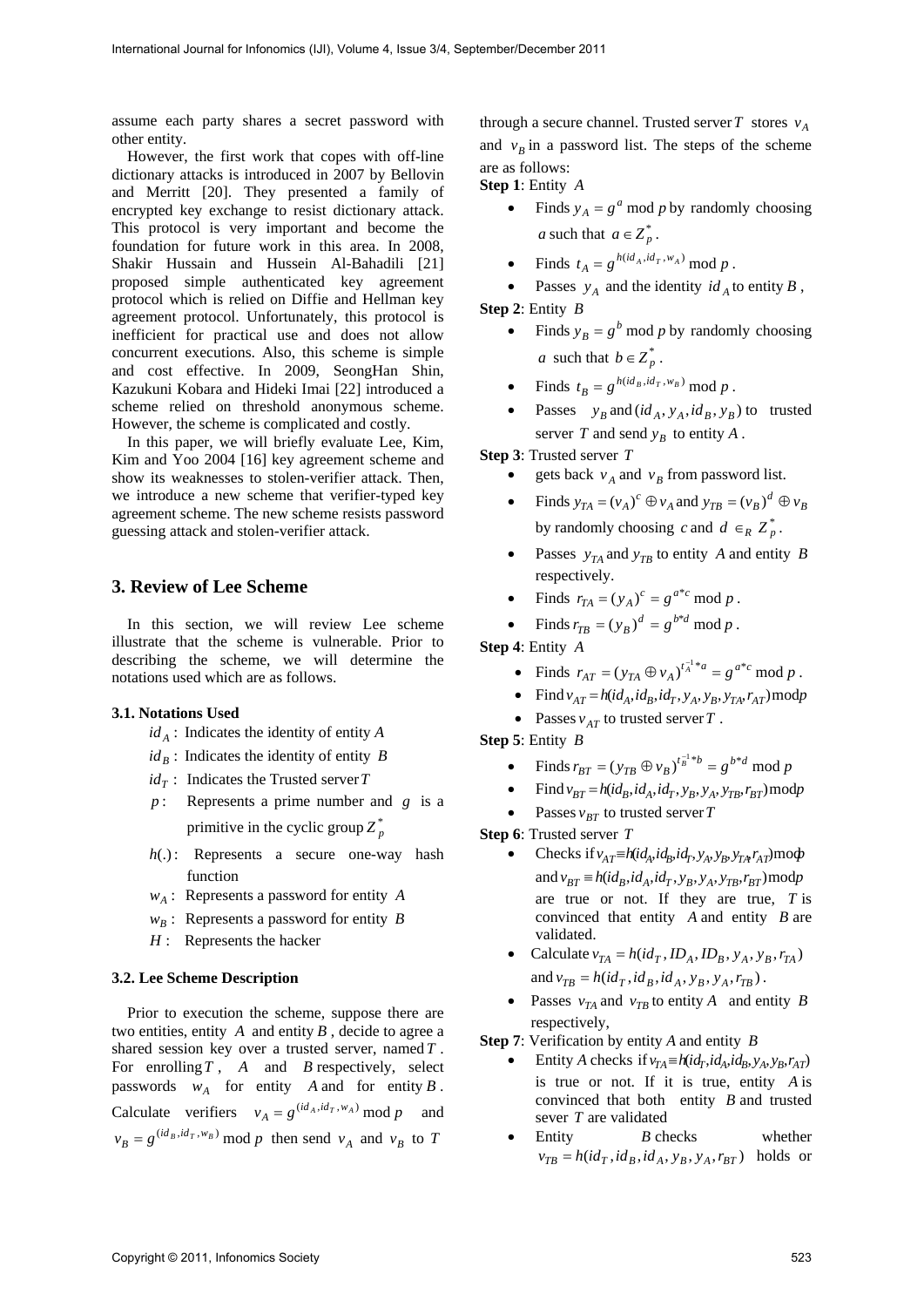not. If it holds, entity *B* is convinced that both entity *A* and trusted server *T* are validated.

- Entity *A* finds  $r_{AB} = (y_B)^a = g^{b^*a} \text{ mod } p$
- Entity *B* finds  $r_{BA} = (y_A)^b = g^{a^*b} \mod p$
- Lastly, entity *A* and entity *B* compute the shared session key  $S = h(id_A, id_B, id_T, r_{AB})$

 $\equiv h(id_A,id_B,T,r_{BA}) \equiv h(id_A,id_B,id_T,g^{a*b})$ respectively.

# **3.3. Vulnerability in Lee Scheme**

Suppose  $v_4$  has stolen by the hacker. The hacker can masquerade as entity *B* in order to connect with entity *A* by the following steps.

**Step 1:** Entity *A*

- If entity  $A$  want to connects with entity  $B$ . Entity *A* transmits  $(id_A, y_A)$  to entity *B*.
- Immediately, the hacker intercepts it and passes  $(id_A, y_A = v_A)$  to entity *B*.

**Step 2:** Entity *B*

- Forwards the information received with  $(id_R, y_R)$  to trusted server *T* and also transmits  $y_R$  to the hacker respectively
- Then, the hacker passes  $y_B = g^b \mod p$  to entity  $A$ , such that  $b$  is selected by the hacker.

**Step 3:** Trusted server *T*

- Finds  $y_{TA} = (v_A)^c \oplus v_A$
- Computes  $y_{TB} = (v_B)^d \oplus v_B$
- Passes the calculated values ( $y_{TA}$  and  $y_{TB}$ ) to the hacker and entity *B* respectively.
- finds  $r_{TA} = (y_A)^c = (v_A)^c \mod p$

• Lastly, computes  $r_{TB} = (y_B)^d = g^{b*d} \mod p$ **Step 4:** Hacker *H*

- Passes  $y_{TA} = (v_A)^c \oplus v_A$  to entity *A*, such that  $c'$  is selected by the hacker.
- Finds  $r_{AT} = y_{TA} \oplus v_A = (v_A)^c \mod p$
- Passes  $v_{AT} = h(id_A, id_B, id_T, y_A, y_B, y_{TA}, r_{AT})$  to trusted server*T* .
- computes  $r_{T_A} = (y_A)^c = g^{a*c} \mod p$
- Computes  $v_{TA} = h(id_T, id_A, id_B, y_A, y_B, r_{TA})$
- Passes  $v_{TA}$  to entity *A*

#### **Step 5:** Entity *A*

• Firstly, entity *A* accept the received information  $v_{TA}$  since  $r_{AT} = r_{AT} = g^{a*d}$  modp

- Finds  $r_{AT} = (y_{TA} \oplus v_A)^{t_A^{-1} * a} = g^{a * c} \mod p$
- Finds  $v_{AT} = h(id_T, id_A, id_B, y_A, y_B, r_{AT})$
- Passes  $v_{AT}$  to the hacker.

# **Step 6: Verification**

- Entity *A* accepts the shared session key  $S = h(id_A, id_B, id_T, r_{AB} = g^{b^{*}*a})$
- Entity *B* also accepts that the acquired session key  $S = h(id_A, id_B, id_T, r_{BA} = (v_A)^b)$  is true.
- Hacker *H* obtains the session key  $r_{BA}^{\prime} = (y_A)^b g^{a*b} \mod p$  and impersonates entity *B* to interconnect with entity *A* .

## **4. Enhancement of Lee Scheme**

 In this section we will propose an enhanced algorithm to resist the mentioned above attack.

- Entity *A* and entity *B* must pass  $v_{AT} = h(id_A, id_B, id_T, y_A, y_B, (y_{TA} \oplus v_A)^{t_A^{-1}} = g^c, r_{AT})$ and  $v_{BT} = h(id_B, id_A, id_T, y_B, y_A, (y_{TB} \oplus y_B)^{t_B^{-1}} = g^d, r_{BT})$ to trusted server*T* respectively as in the step four of Lee scheme.
- Even if both entity *A* and entity *B* verifiers  $v_A$  and  $v_B$  are stolen by the hacker. The hacker still cannot make an impersonation attack on the proposed enhancement without  $t_A = h(id_A, id_T, w_A)$ ,

 $t_B = h(id_B, id_T, w_B)$ , therefore, we will illustrated the proposed enhancement by the following steps:

**Step 1**: Entity *A*

Finds  $y_A = g^a \mod p$  such that  $a \in Z_p^*$ 

• Passes  $y_A$  and the identity  $id_A$  to entity *B*,

**Step 2**: Entity *B*

- Finds  $y_B = g^b \mod p$  such that  $b \in Z_p^*$
- Passes  $y_R$  to entity *A*
- Passes  $(id_A, y_A, id_B, y_B)$  to trusted server *T*

**Step 3**: Trusted server *T*

Trusted server *T* gets back  $v_A$  and  $v_B$  from password list

• Find  
\n
$$
y_{TA} = (v_A)^c \oplus v_A \text{ and}
$$
\n
$$
y_{TB} = (v_B)^d \oplus v_B \text{ such that } c \text{ and } d \in Z_p^*
$$

- Passes  $y_{TA}$  to entity *A*
- Passes  $y_{TR}$  to entity *B*
- Finds  $r_{TA} = (y_A)^c = g^{a*c} \mod p$
- Finds  $r_{TB} = (y_B)^c = g^{b*c} \mod p$

**Step 4**: Entity *A*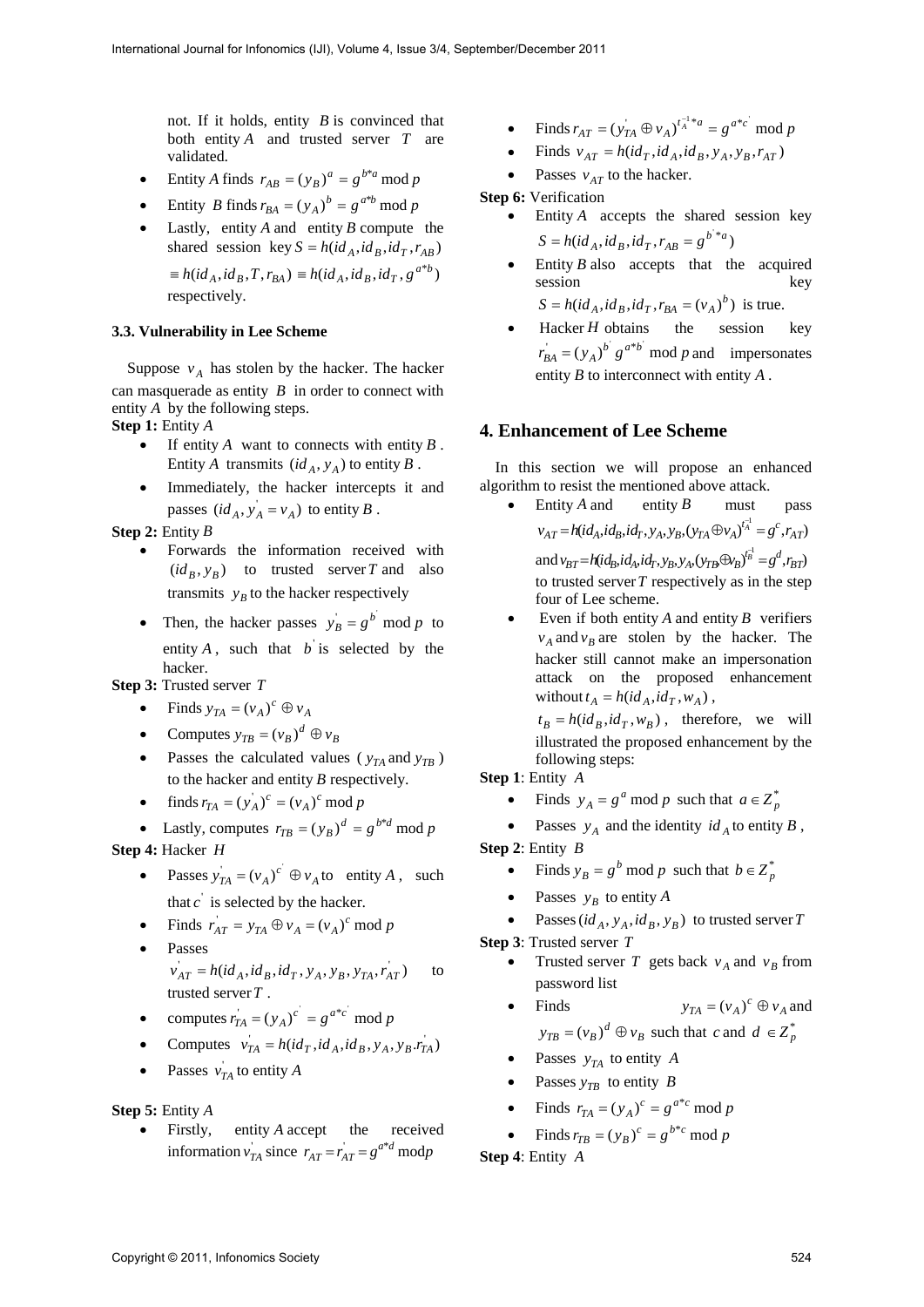- Finds  $r_{AT} = (y_{TA} \oplus v_A)^{t_A^{-1} * a} = g^{a * c} \mod p$
- Finds  $v_{AT} = h(id_A, id_B, id_T, y_A, y_B, g^c, r_{AT})$ modp
- Passes  $v_{AT}$  to trusted server *T*

**Step 5**: Entity *B*

- Finds  $r_{BT} = (y_{TB} \oplus v_B)^{t_B^{-1}*b} = g^{b*d} \mod p$
- Finds  $v_{BT} = h(id_B, id_A, id_T, y_B, y_A, g^d, r_{BT_s}) \text{mod}p$
- Passes  $v_{RT}$  to trusted server

**Step 6**: Trusted server *T*

- Checks if  $v_{AT}$  and  $v_{BT}$  are true or not. When they are true
- Computes  $v_{TA} = h(id_T,id_A,id_B,y_A,y_B,r_{TA})$
- Passes  $v_{TA}$  to entity *A*
- Computes  $v_{TB} = h(id_T,id_B,id_A,y_B,y_A,r_{TB})$
- Passes  $v_{TB}$  to entity *B*

**Step 7**: Verification

- Entity *A* and entity *B* checks if  $v_{TA}$  and  $v_{TB}$  are true or not respectively. When they are true,
- Entity *A* finds  $r_{AB} = (y_B)^a = g^{a*b} \text{ mod } p$
- Entity *B* finds  $r_{BA} = (y_A)^b = g^{a^*b} \mod p$
- Lastly, entity *A* and entity *B* exchange a shared session key  $S = h(id_A, id_B, id_T, r_{AB})$  $\equiv h(id_A, id_B, id_T, r_{BA})$ .

# **5. Conclusion**

 In this paper, we illustrate that Lee scheme for three participants is weak to the impersonation attack without construction an off-line password guessing attack. Simultaneously, we suggest an enhancement to resist the above mention attack. Therefore, this article presents an improvement without, employing the server's public key. According to the analyses described above, it is unquestionable that the proposed scheme is secure, practical, and efficient. In addition, the proposed scheme is also suitable in imbalanced networks.

### **6. References**

[1] Bellovin S and Merrit M (1992) "Encrypted key exchange: password-based protocols secure against dictionary attacks", Proceedings of the IEEE Symposium on Research in Security and Privacy, pp. 72-84.

- [2] Chang C and Cheng Y (2004) "A novel three-party encrypted key exchange protocol", Computer Standards & Interfaces, volume 26, number 5, pp. 471-476.
- [3] Lee T, Hwang T and Lin C (2004) "Enhanced three-party encrypted key exchange without server public keys", Computers & Security, 23, pp. 571- 577.
- [4] Lu R and Cao Z (2007) "Simple three-party key exchange protocol", Computers Security 26 (1), pp. 94-97.
- [5] Nam J, Lee Y, Kim S, and Won D (2007) "Security weakness in a three-party pairing-based protocol for password authenticated key exchange", Information Sciences 177 (6), pp. 1364-1375.
- [6] Shim K and Woo S (2007) "Cryptanalysis of tripartite and multi-party authenticated key agreement protocols", Information Sciences 177 (4), pp. 1143-1151.
- [7] Sun H, Chen B and Hwang T (2005) "Secure key agreement protocols for three-party against guessing attacks", The Journal of Systems and Software, 75 (1-2), pp. 63-68.
- [8] Lee S, Kim H and Yoo K (2005) "Efficient verifier-based key agreement protocol for three parties without server public key", Applied Mathematics and Computation, 167, pp. 996-1003.
- [9] Diffie W and Hellman M (1976) "New directions in cryptography", IEEE Transaction on Information Theory, 22, pp. 644-654.
- [10] Lomas T, Gong L, Saltzer J and Needham (1989) "Reducing Risks from poorly chosen Keys", ACM SIGOPS Operat, System Review, 23: 14-18.
- [11] Jablon D (1996) "Strong password-only authenticated key exchange", SIGCOMM Computer Communication Review, vol. 26, no. 5, pp. 5-26.
- [12] Halevi S and Krawczyk H (1999) "Public key cryptography and password protocols", ACM Transactions on Information and System Security, pp. 524-543.
- [13] Boyarsky M (1999) "Public-key cryptography and pass-word protocols: The multi-user case", ACM Security (CCS'99), pp. 63-72.
- [14] Boyko V, MacKenzie P and Patel S (2000) "Provably secure password-authenticated key exchange using Diffie-Hellman", Eurocrypt 2000, LNCS 1807, pp. 156-171, Springer-Verlag.
- [15] Bresson E, Chevassut O and Pointcheval D (2004) "New security results on encrypted key exchange," in PKC 2004, LNCS 2947, pp. 145-158, Springer-Verlag.
- [16] Lee S, Kim W, Kim H and Yoo K (2004) "Efficient Password-based Authenticated Key Agreement Protocol", In ICCSA, LNCS, 3046: 617-626.
- [17] Kwon T, "Practical Authentication Key Agreement Using Passwords", ISC 2004, LNCS, 3255:1-12, 2004.
- [18] Yoon E and Yoo K (2005) "New Efficient Simple Authenticated Key Agreement Protocol", COCOON 2005, LNCS, 3595: 945-954.
- [19] Strangio M (2006) "An Optimal Round Two-Party Password-Authenticated Key Agreement Protocol*",* the First International Conference on Availability, Reliability and Security, p. 8.